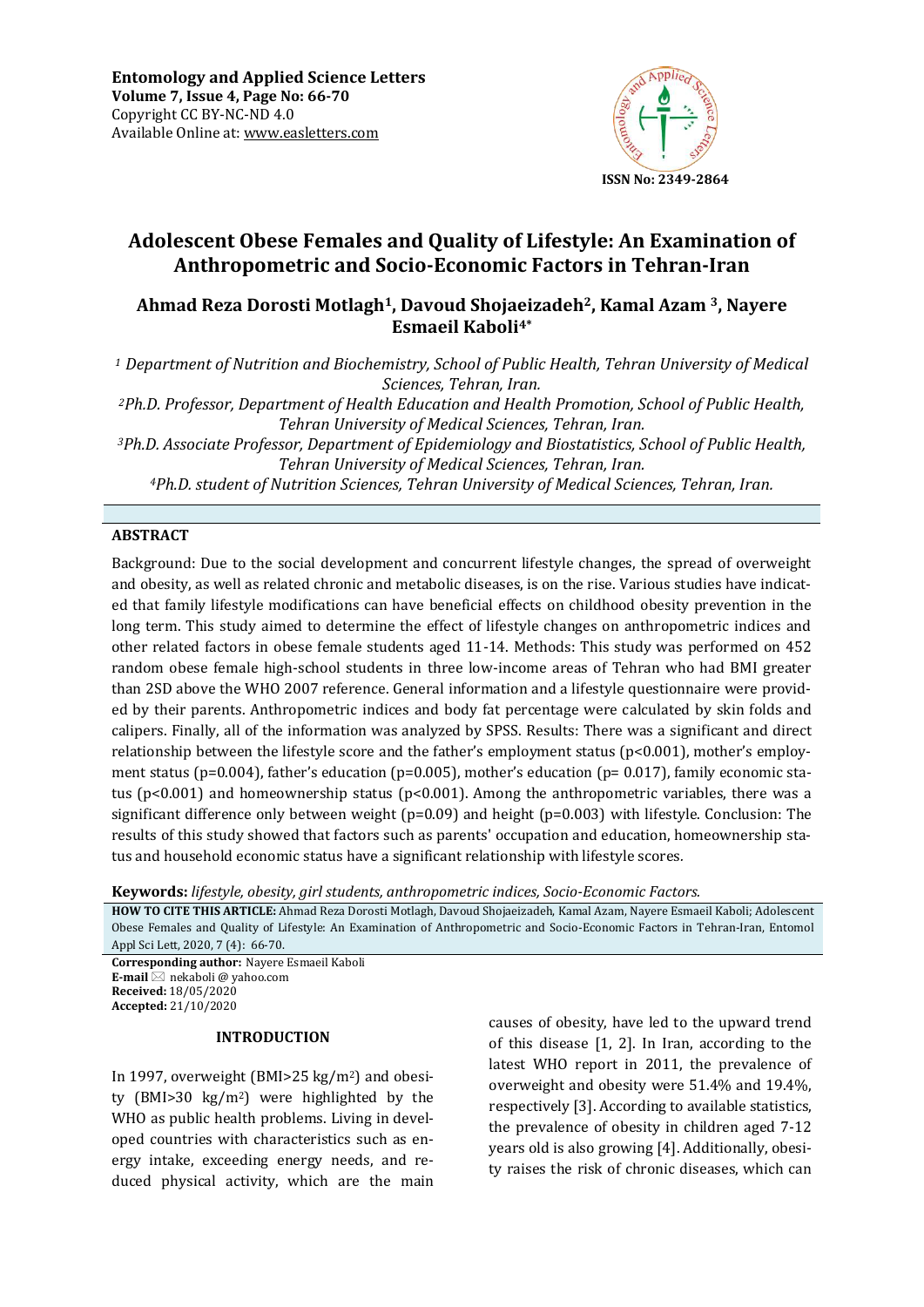cause many health-economic costs to the country and patients, due to their complications [5- 7]. Studies have always shown that the prevalence and incidence of obesity increase with unhealthy lifestyles, and in particular inappropriate diet and inactivity [8, 9]. Lifestyle modifications are effective in preventing obesity in the long term [10]. The lifestyle modification approach is based on the following four strategies: 1. Increasing awareness about dietary habits and exercise; 2. Modifying stimulants that affect eating; 3. Improving eating principles such as controlling eating speed, and; 4. Positive reinforcement and motivation for weight loss [11, 12]. Studies have shown that applying noninvasive methods and training can be effective in correcting the way people live [13]. Besides, in many studies, fat-rich foods have generally been associated with obesity, increased energy intake, and nutrient deficiencies [14]. It has also been reported that most children and adolescents are more likely to have high-fat diets and consume less fruit and vegetables [15]. Different studies have identified changes in traditional family structures, the appetizing nature of these foods, their low cost and easy access, as causes of the prevalence and dramatic increase in fast food consumption [16]. Also, increased demand for fast food and high-fat food consumption has been directly linked to watching TV and inactivity in various studies [17]. According to several papers, there is probably a link between lifestyle improvements and the reduction of the prevalence of obesity in households, and especially in children. The aim of this study, therefore, was to determine the effect of lifestyle changes on anthropometric indicators and other related factors in obese female students aged 11-14.

#### **MATERIALS AND METHODS**

452 overweight (z score>2) female students aged 11-14 were randomly selected with similar general characteristics. After receiving written consent from their parents, information about the age, sex and socioeconomic level of the family were collected through interviews with the students. Body weight was measured to the nearest 0.1 kg using a Seca scale with subjects wearing light clothing (i.e. no sweaters, jackets, or belts) and no shoes. Height was measured to the nearest 0.1 of a centimeter using a Seca stadiometer, in a standing position and with shoes removed. Body mass index (BMI) was calculated from the height and weight data; BMI=kg/m2.

Obese people with z score> 2 were selected using standard BMI curves determined by the WHO. To determine the percentage of body fat, the skin fold was calculated by caliper in the triceps of the arm. A lifestyle score was obtained through a lifestyle questionnaire (LSQ). The Health & Lifestyle Questionnaire (HLQ) was launched in 2014 to better describe TRA membership through the publication of summary statistics to both the twin and the researcher communities. The questionnaire contained demographic questions and covered a broad range of health conditions and risk factors. The present study was conducted to construct and determine the validity and reliability of the lifestyle questionnaire related to cancer. Based on the findings, this questionnaire is a reliable one. Lifestyle is defined as behaviors that are often controlled by persons or behaviors that increase health risks. The questionnaire consisted of 29 phrases and 4 dimensions: physical health, nutrition, and weight control, exercise and health, and psychological health. The scores of this questionnaire range from 29 to 174.

Lali et al. had previously confirmed the validity of the lifestyle questionnaire as a multidimensional tool for assessing and measuring lifestyle by using a factor analysis test [18]. The reliability of this questionnaire has also been calculated using Cronbach's alpha method. Cronbach's alpha for the dimensions of the lifestyle questionnaire has been measured as 0.89, 0.87, 0.85 and 0.88, respectively. The test grading took place on a 6-point scale, from 1 (opposite) to 6 (totally agree). Finally, all data extracted from this study were analyzed with SPSS software version 17. The expression of the data is in the form of a mean±standard deviation. Also, the chi-square and one-way ANOVA tests were used to evaluate the quantitative and qualitative variables of this study, respectively, and p <0.05 was considered significant.

## **RESULTS:**

According to the findings, lifestyle score was classified into three categories: weak, moderate and high. Based on the analyses, the associations of all quantitative and qualitative data of partic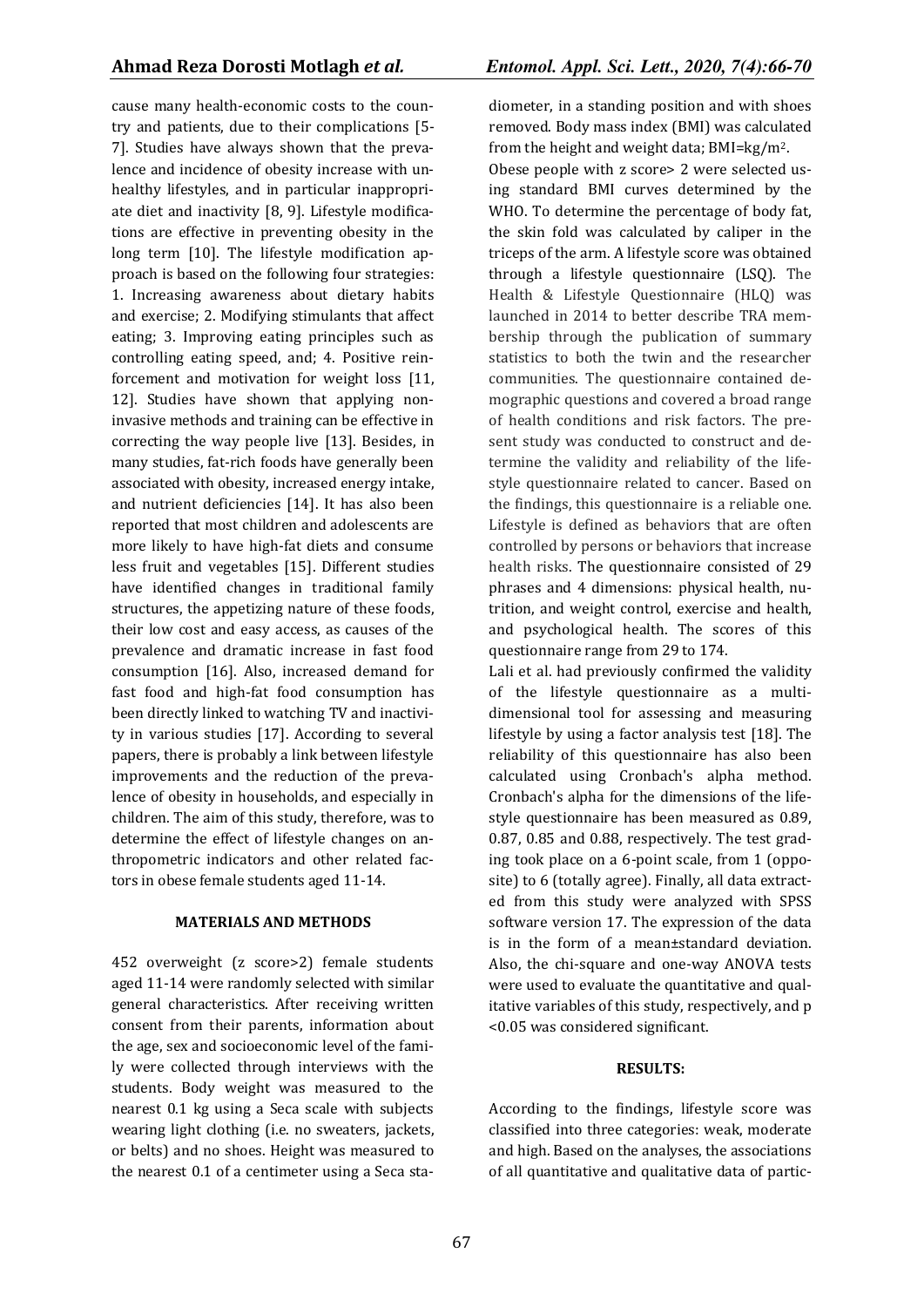ipants with lifestyle were examined, and are displayed in Table 1. There was a significant and direct relationship between the lifestyle score on the one hand, and the father's employment status (p<0.001), mother's employment status ( $p=0.004$ ), father's education ( $p=0.005$ ), mother's education (p= 0.017), family economic status (p<0.001) and homeownership status (p<0.001) on the other, according to Table 1. Also, the relationship between the area of residence and lifestyle was statistically near significant (p=0.068). However, among the anthropometric variables, there was a significant relationship observed only between weight (p=0.09) and height (p=0.003) with lifestyle.

According to the results, participants with the highest weight and height demonstrated higher lifestyle scores, while the lowest rate of these indicators had poor lifestyle scores.

## **DISCUSSION:**

In a study by Amal A. Mohammed et al., which aimed to investigate the effects of educational interventions on lifestyle modifications in patients with high blood pressure, the results showed that lifestyle modifications in the intervention group, as well as blood pressure, cholesterol, physical activity, and dietary habits, were significantly different from the control group [19]. Also in a study by Entezari et al., the effects of educational interventions on lifestyle modifications based on choice theory were studied in women with obesity. The results of this study showed that educational intervention improved physical health, weight control, exercise, and the psychological health of the intervention group, with a statistically significant difference from the control group [20]. There are few studies in this field, but existing studies are consistent with the present study, and show the relationship between participants' height and weight, lifestyle scores, and socioeconomic status.

## **CONCLUSION:**

In general, trying to change the lifestyle of children and adolescents can undoubtedly reduce the prevalence of obesity and its complications at that age, and reduce the excessive costs of healthcare and treatment. The results of this study showed that factors such as parents' occupation and education, homeownership status, and household economic status have a significant relationship with lifestyle scores.

## **Limitation:**

We had a lot of limitations in this study such as not using the DEXA method because of budget constraints, the insufficient sample size in each group and in general, the methods available in this scheme.

|                            |                                 | Weak      |      | <b>Moderate</b>                                   |      | <b>Excellent</b> |      | <b>P-</b> |
|----------------------------|---------------------------------|-----------|------|---------------------------------------------------|------|------------------|------|-----------|
|                            |                                 | Mean or N |      | % or SD   Mean or N   % or SD   Mean or N % or SD |      |                  |      | value**   |
| <b>School Grade</b>        | 7 <sup>th</sup>                 | 12        | 27.3 | 53                                                | 34.4 | 99               | 30.4 | 0.68      |
|                            | <b>8th</b>                      | 20        | 45.5 | 57                                                | 37.0 | 121              | 37.1 |           |
|                            | <b>9th</b>                      | 12        | 27.3 | 44                                                | 28.6 | 106              | 32.5 |           |
| <b>Head of the Family</b>  | Father                          | 38        | 86.4 | 147                                               | 95.5 | 303              | 92.9 | 0.107     |
|                            | Mother or other                 | 6         | 13.6 | 7                                                 | 4.5  | 23               | 7.1  |           |
| <b>Father's Occupation</b> | Unemployed                      | 6         | 14.6 | 7                                                 | 4.5  | 5                | 1.5  | < 0.001   |
|                            | Self-employment                 | 23        | 56.1 | 105                                               | 68.2 | 196              | 60.5 |           |
|                            | Retired or workman              | 5         | 12.2 | 12                                                | 7.8  | 33               | 10.2 |           |
|                            | Clerk or manager                | 7         | 17.1 | 30                                                | 19.5 | 90               | 27.8 |           |
| <b>Mother's Occupation</b> | Housekeeper                     | 39        | 88.6 | 134                                               | 87.0 | 256              | 78.8 | 0.044     |
|                            | Employee                        | 5         | 11.4 | 20                                                | 13.0 | 69               | 21.2 |           |
| <b>Father's Education</b>  | Illiterate or primary<br>school | 6         | 14.6 | 23                                                | 14.9 | 52               | 16   | 0.005     |
|                            | High school or di-<br>ploma     | 33        | 80.5 | 112                                               | 72.7 | 198              | 60.9 |           |
|                            | Academic education              | 2         | 4.9  | 19                                                | 12.3 | 75               | 23.1 |           |
| <b>Mother's Education</b>  | Illiterate or primary<br>school | 8         | 18.2 | 32                                                | 20.8 | 43               | 13.2 | 0.017     |

**Table 1-** Quantitative and Qualitative Characteristics of Participants Based on Lifestyle\*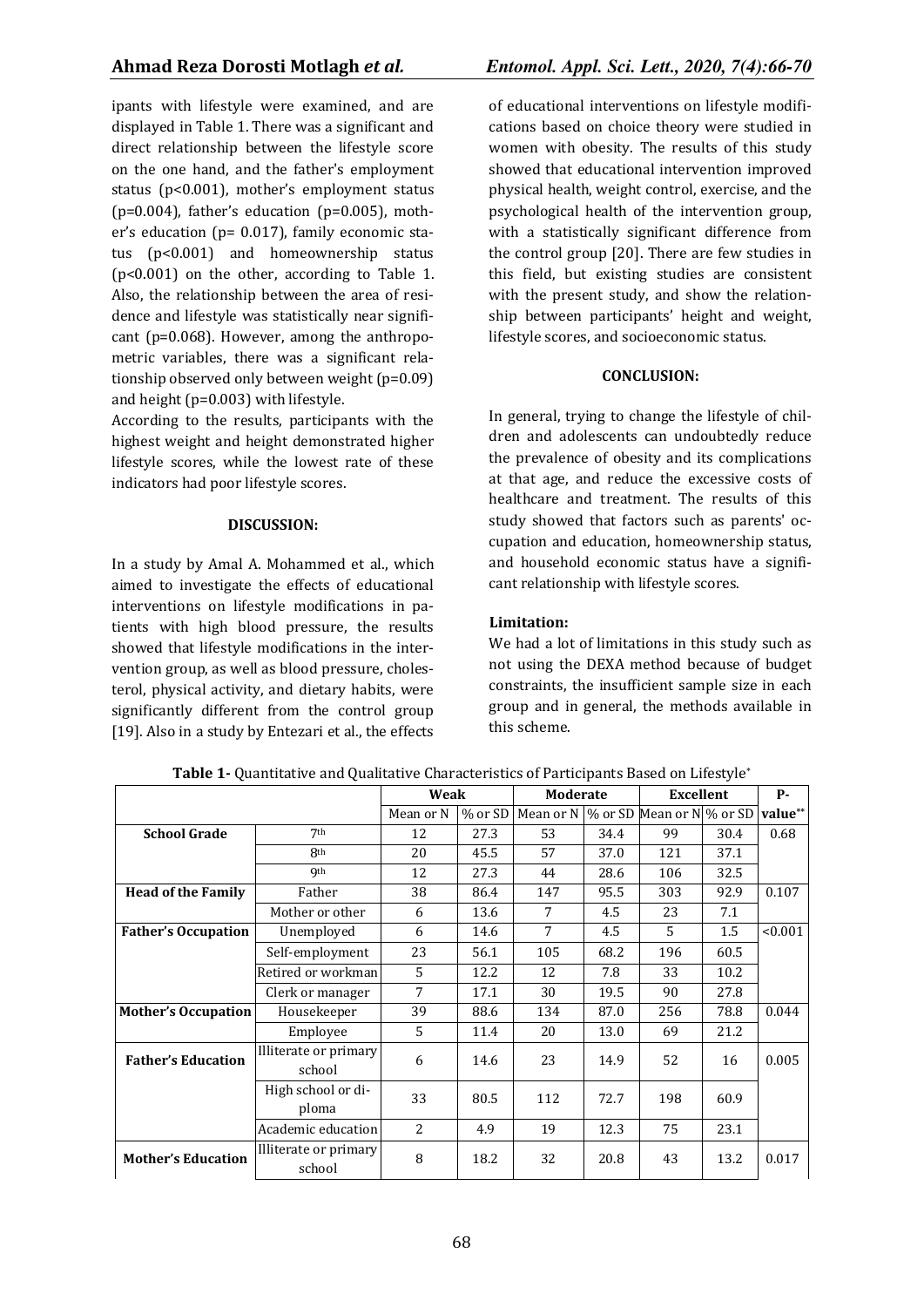|                                                | High school or di-                   | 33             | 75.0  | 108      | 70.1  | 224                  | 68.7  |         |
|------------------------------------------------|--------------------------------------|----------------|-------|----------|-------|----------------------|-------|---------|
|                                                | ploma                                |                |       |          |       |                      |       |         |
|                                                | Academic education                   | 3              | 6.8   | 14       | 9.1   | 59                   | 18.1  |         |
| <b>Residential Region</b>                      | Region 9                             | $\overline{7}$ | 15.9  | 13       | 8.4   | 60                   | 18.4  | 0.068   |
|                                                | Region 14                            | 12             | 27.3  | 46       | 29.9  | 99                   | 30.4  |         |
|                                                | Region 16                            | 11             | 25.0  | 37       | 24.0  | 68                   | 20.9  |         |
|                                                | Region 17                            | $\overline{2}$ | 4.5   | 16       | 10.4  | 40                   | 12.3  |         |
|                                                | Region 18                            | 12             | 27.3  | 42       | 27.3  | 59                   | 18.1  |         |
| <b>Economic Status</b>                         | Weak                                 | 25             | 56.8  | 37       | 24.0  | 24                   | 7.4   | < 0.001 |
|                                                | Mild                                 | 18             | 40.9  | 115      | 74.7  | 254                  | 77.9  |         |
|                                                | Good                                 | $\mathbf{1}$   | 2.3   | 2        | 1.3   | 48                   | 14.7  |         |
| <b>House Ownership</b>                         | Owner                                | 8              | 18.2  | 56       | 36.4  | 157                  | 48.2  | < 0.001 |
|                                                | Tenant, organiza-<br>tional or other | 36             | 81.8  | 98       | 63.6  | 169                  | 51.8  |         |
| <b>House Type</b>                              | Apartment                            | 42             | 95.5  | 141      | 91.6  | 288                  | 88.3  | 0.24    |
|                                                | Villa                                | $\overline{2}$ | 4.5   | 13       | 8.4   | 38                   | 11.7  |         |
| Age (years)                                    |                                      | 13.950         | 0.813 | 13.812   | 0.871 | 13.838               | 0.865 | 0.64    |
| Weight (kg)                                    |                                      | 79.564         | 6.627 | 80.384   | 9.697 | 82.030               | 9.832 | 0.09    |
| Height (cm)                                    |                                      | 157.500        | 5.612 | 157.951ª | 6.071 | 159.631 <sup>a</sup> | 5.816 | 0.003   |
| <b>Body Mass Index (kg/m<sup>2</sup>)</b>      |                                      | 32.074         | 2.077 | 32.150   | 2.771 | 32.098               | 2.386 | 0.97    |
| <b>Thickness of Skinfold</b> (mm)              |                                      | 43.643         | 5.835 | 43.584   | 6.223 | 44.134               | 5.770 | 0.60    |
| <b>Number of Sisters and</b><br><b>Brother</b> |                                      | 1.20           | 0.795 | 1.32     | 0.934 | 1.21                 | 0.983 | 0.48    |
| <b>Number of People Living in Household</b>    |                                      | 4.00           | 0.778 | 4.12     | 0.959 | 4.07                 | 0.916 | 0.69    |

\*\* presented as Mean (SD) for quantitative variables and frequency  $(\%)$  for qualitative variables

\*\* calculated by chi-Square or one-way ANOVA test; Significant at the 0.05 level.

#### **REFERENCES**

- 1. Kopelman PG, Caterson LD, Dietz WH. Clinical obesity in adults and children, 3rd edition. 2010; 351-365.
- 2. Mahan LK, Stump E. Obesity, and overweight management. In: Mahan LK, Stump E. Krauses food and the nutrition care process. 13th ed. New York: Elsevier. 2012; Pp: 462-88.
- 3. World Health Organization NCD Country Profiles, 2011. available at: www.who.int/entity/nmh/countries/irn\_e n.pdf
- 4. Primary school children aged 7-12 years, Babol; 2009. Journal of Babol University of Medical Sciences. 2009; 10: 81-93. Persian.
- 5. Veldhuis L, Struijk MK, Kroeze W, Oenema A. Be active, eat right. BMC Public Health. 2009; 9: 177-88.
- 6. Lau DCW, Douketis JD, Morrison Km, Hraniak IM, Sharma AM. 2006 Canadian clinical practice guidelines on the management and prevention of obesity in adults and children [summary]. CMAJJ AMC 2007;178(8): 51-13.
- 7. Sedaghat Z, Zibaeinejad M, Fararoyi M. Adherence of hypertension patients to a healthy lifestyle and its relation with anthropometric indices. Journal of health education and health promotion. 3(3).2015; Pp: 232-241.
- 8. Jago R, Baranowski T, Baranowski JC, Thompson D, Greaves KA. BMI from 3–6 y of age is predicted by TV viewing and physical activity, not a diet. Int J Obes (Lond) 2005;29:557–64.
- 9. Torres SJ, Nowson CA. Relationship between stress, eating behavior, and obesity. Nutrition 2007; 23:887–94.
- 10. Sadeghi Kh, Gharaie B, Fata L, Mazhari S. [Efficacy of cognitive-behavioral therapy in treating patients with obesity]. Iranian Journal of Psychiatry and Clinical Psychology. 2011; 16(2):107-117(Persian).
- 11. Fesharaki M, Sahebzamani M, Rahimi R. [The effectiveness of education on improving the lifestyle of elementary school students Suffered from overweight]. Iranian Journal of Diabetes and Lipid. 2010; 9(3): 290-295 (Persian).